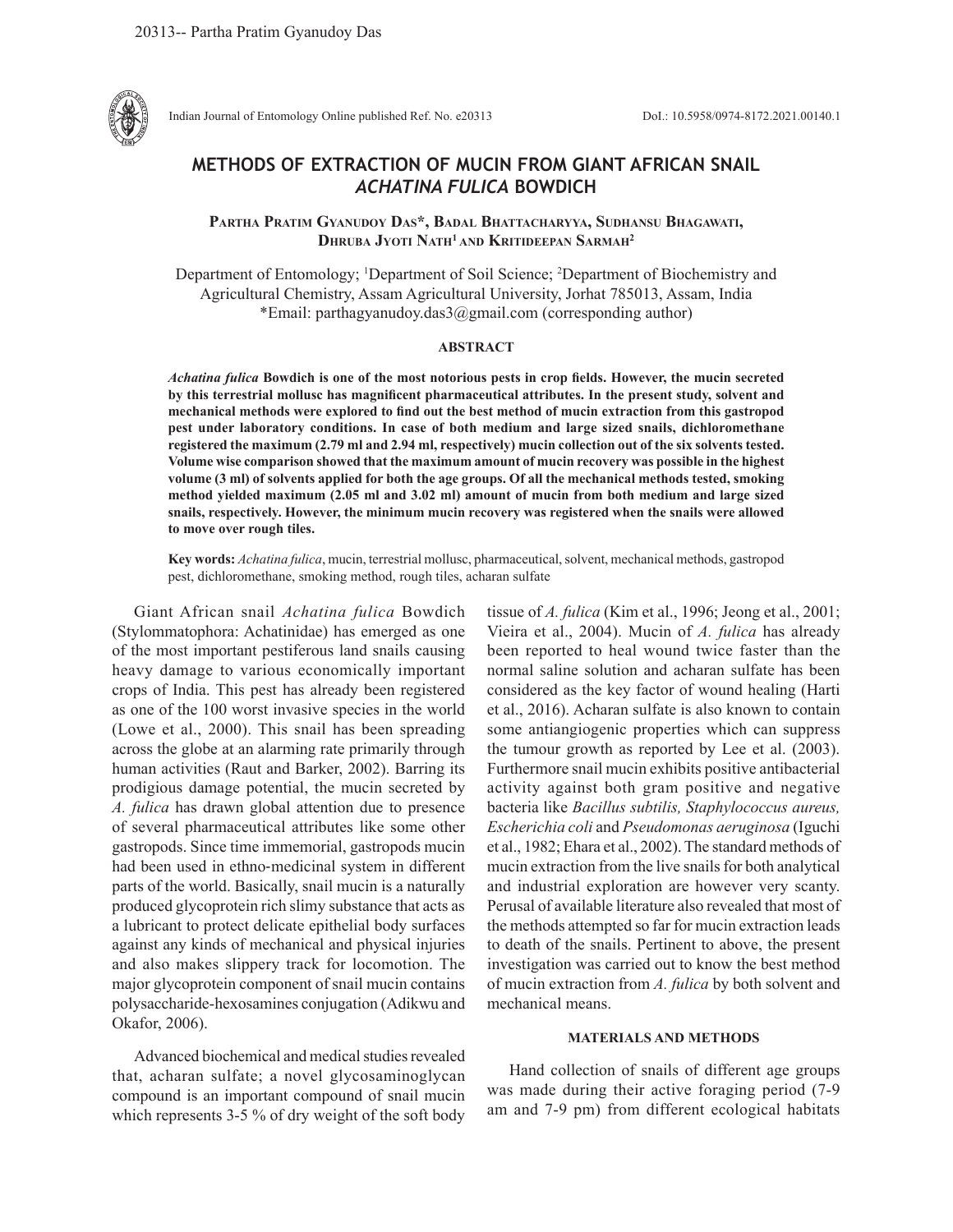of Jorhat (26°74´N, 94°20´E, 91.0 masl) districts of Assam. Collected snails were washed properly with tap water to remove the dirt, sand and soil particles in the laboratory and kept them on the plastic tray (39x 27x 7 cm) to eliminate the excess water present on the shells. Collected snails were reared in the Soil Arthropod Pests Laboratory, Department of Entomology, Assam Agricultural University, Jorhat during 2017-19. Three sets of both large (59x 44.5 cm) and medium (30x 44 cm) sized rectangular shaped single chamber iron netted cages with one lid were selected for rearing of the collected snails. Soils with high organic matter content was collected, ground finely and mixed with lime powder as a source of calcium (30 g/ kg of soil) and placed at the bottom of the cage up to the height of 5 cm. Food materials like carrot, cabbage and kitchen wastes were placed above the soil. Snails were then released gently inside the cage. Moisture content of the soil was regularly checked. Removal of snail excreta was carried out in regular interval as a sanitary measure. Two different age groups of snails i.e. medium and large sized (based on weight) were selected for the laboratory test. Snails weighing 25-30 g and 55-60 g were considered as medium and large sized, respectively.

For solvent method, six different organic solvents (both polar and non-polar) were used for extraction of mucin viz., hexane, petroleum ether, acetone, ethanol, methanol and dichloromethane, respectively, where distilled water was used as the control treatment. Five different volumes of each solvent were selected i.e., 0.5, 1, 1.5, 2 and 3 ml. Two hours before the experimentation, snails were washed properly with distilled water to avoid probable mixing of mucin with any kind of impurities. Food particles and soil that were noticed on the shells were removed gently by using camel hair brush. The snails were then kept on plastic tray (without food) and covered with black cloth so that they could resume their normal activity. Then, the individual snail was firmly held by one hand and the desired volume of the solvent was applied by pouring it gently on the foot portion of the snail. Immediately after the pouring, treated snail was placed at the middle of a glass petri plate (9 cm dia) and waited for 5 min for the release of the mucin by the snail. The mucin released by the snail was collected carefully by using spatula and was then measured in measuring cylinder (5 ml capacity). Five replications were kept for each of the solvents, including the control. The mucin so collected was kept treatment wise in self-standing centrifuge tube (50 ml capacity) and stored in deep freeze for further use. After the end of the experimentation, the treated

Four mechanical means with six replications for the extraction of mucin from *A. fulica* were attempted. In case of rough tiles method, both large and medium sized snails were allowed to move over the rough surface of the floor tiles for maximum of 30 min during the peak activity period of the snails (7-9 pm). The mucin was collected with camel hair brush and measured. For smoking method, snail was firmly held by one hand and then smoke emanating from an incense stick was directed towards the fleshy portion for 15 min so as to excite and compel the snail to secret mucin. Secreted mucin was collected directly in self-standing centrifuge tube (50 ml). To induce an electrical shock, a simple voltage shocker of 10 v capacity was made by using two sealed lead acid battery (6v- 5, 4v-0.5 Amp Hour), a multimeter and one positive and one negative each of electric probe with banana plug. Batteries were connected with electric wire in series connection and to check the voltage the wires were connected to the multimeter. At positive and negative plug points positioned in multimeter, two electric probes with banana plug were connected to complete the arrangement. Before giving the electrical shock, the snail was kept in inverted position on a petri plate (9 cm in dia) facing the flashy portion upward. Then the 10v shock was applied to the snail by projecting the pointed electric probes on in the fleshy part of the snail for 30 sec. The treated snail was then kept in normal position for 3 min and the released mucin was collected and measured. Stroking of snails using Pasteur pipette was the last mechanical way of mucin collection. For that the snail was firmly held and the foot region of was stroked (4-5 times) by the terminal end of a Pasteur pipette (3 ml capacity) as a means of mechanical excitement. The mucin secreted by the snail was then collected and measured. Data obtained from solvent method were analyzed by two factorial completely randomized design. One way completely randomized design was employed to evaluate the best mechanical methods of mucin extraction. The significance of difference between mean values was ascertained by Duncan's Multiple Range Test (DMRT). All statistical analysis were performed using IBM SPSS statistical 21 (IBM Corp. 2012).

#### **RESULTS AND DISCUSSION**

**Solvent method:** The experimental findings revealed that in case of both medium and large sized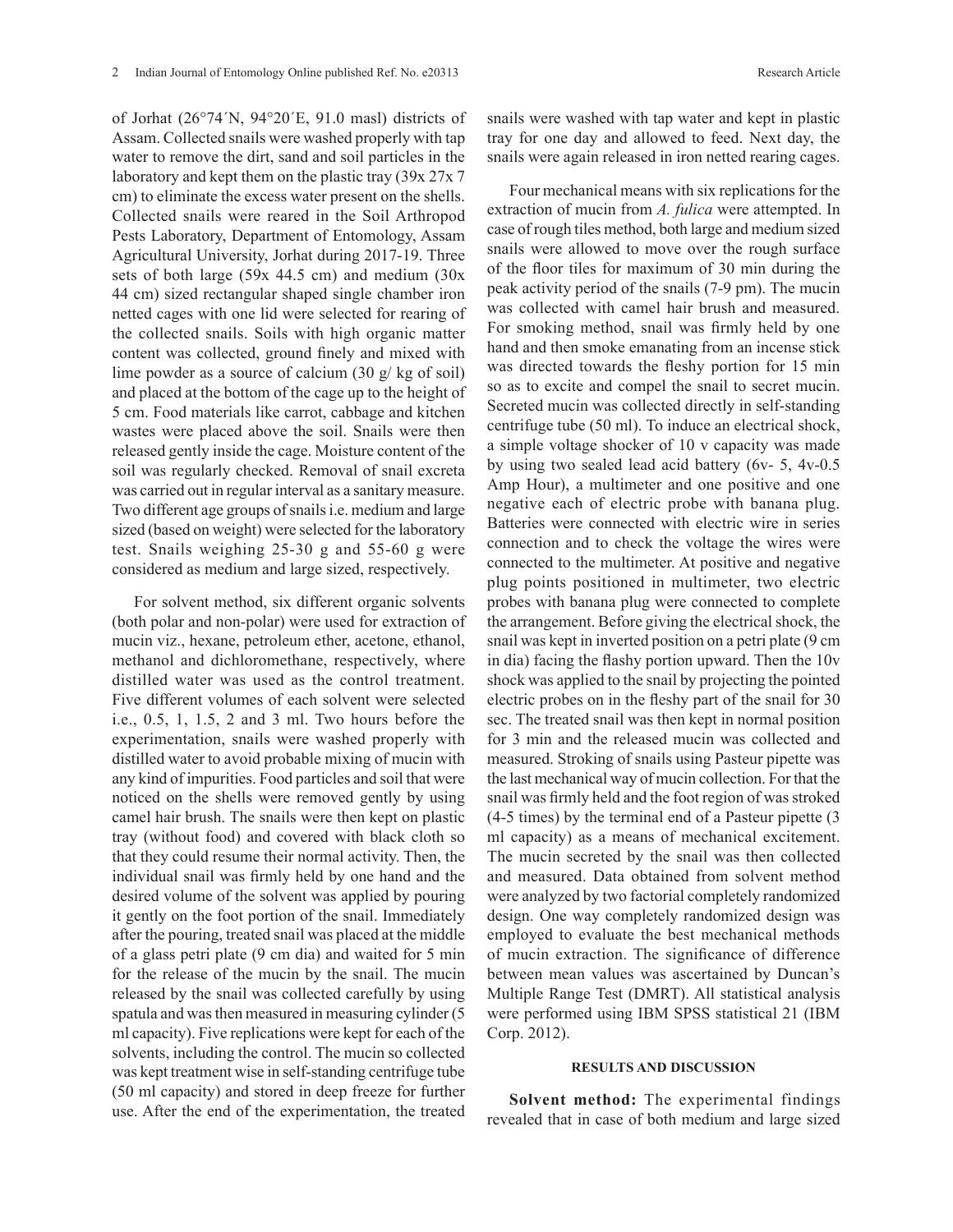snails, dichloromethane registered the maximum (2.94 ml from large sized and 2.79 ml from medium sized snails) amount of mucin and it was found to be significantly superior to rest of the solvents tested. The mean amount of mucin recorded in acetone and ethanol were 1.97, 1.92 ml and 2.52, 2.57 ml for medium and large sized snails, respectively, which showed statistical parity with each other. It is worthy to mention that out of all solvents tested, hexane and petroleum ether were the non-polar solvents which gave minimum amount of mucin. Considering the different volumes of solvents applied (3, 2, 1.5, 1 and 0.5 ml), mean maximum (2.72 ml and 1.93 ml in large and medium sized snails, respectively) amount of mucin was at the highest dose of volume (3ml). The performance order of the solvents was dichloromethane>ethanol = acetone>methanol >hexane = petroleum ether (Table 1). Perusal of the data revealed that irrespective of solvents and their volumes tested, maximum amount of mucin was registered in large sized snails. It might be due to the large foot area along with the pedal muscles of the snail where the different types of secretory glands were located. The present findings corroborate the observations of Greistorfer et al. (2017), who in a histochemical study reported the presence of five different mucin secretory

glands on *Helix pomatia* foot. Campion (1961) also noticed four mucus secretory glands in case of *Helix aspersa* foot. However, the study on the type of secretory glands of *A. fulica* is yet to be reported.

Considering the polarity of the solvents, a clear-cut difference in the mucin extraction from the snails was observed. All the four polar solvents (acetone, ethanol, methanol and dichloromethane) registered more amounts of mucin extraction than the two non-polar solvents tested. Among the polar solvents, dichloromethane registered the maximum amount of mucin indicating that the shock due to the application of dichloromethane might be higher. However, dichloromethane extracted mucin immediately changed its colour and a whitish foamy mucin was noticed. But, no changes in mucin colour were noticed in case of acetone, ethanol and methanol extracted mucin and all these three solvents yielded very light yellowish watery mucin. Moreover, the possibility of precipitation of major macromolecules present in the raw mucin extracted by polar solvents also cannot be denied. Mucin glycoproteins are the major macromolecules present in epithelial mucus of the gastropods (Swapna and Reddy, 2015). Various workers (Iguchi et al., 1982; Adikwu, 2005; Gabriel et al., 2011;

Table 1. Mean amount of mucin (ml) extracted by using different solvents from medium and large sized *A. fulica*

| Treatments                  | Mucin extracted (ml)<br>$mean^* \pm SE)$ |                 |                 |                 |                       |           |  |
|-----------------------------|------------------------------------------|-----------------|-----------------|-----------------|-----------------------|-----------|--|
| (T)                         | $0.5$ ml                                 | 1 ml            | $1.5$ ml        | $2 \text{ ml}$  | 3 ml                  | (T- wise) |  |
| A. From medium sized snails |                                          |                 |                 |                 |                       |           |  |
| $T1$ (Hexane)               | $0.36 \pm 0.05$                          | $0.30 \pm 0.03$ | $0.58 \pm 0.06$ | $0.70 \pm 0.40$ | $1.16 \pm 0.14$       | 0.62      |  |
| $T$ , (Petroleum ether)     | $0.18 \pm 0.04$                          | $0.40 \pm 0.05$ | $0.58 \pm 0.09$ | $0.88 \pm 0.07$ | $0.90 \pm 0.17$       | 0.59      |  |
| $T_{3}$ (Acetone)           | $2.00 \pm 0.16$                          | $1.78 \pm 0.07$ | $1.56 \pm 0.11$ | $2.30 \pm 0.18$ | $2.20 \pm 0.37$       | 1.97      |  |
| $T_{4}$ (Ethanol)           | $1.52 \pm 0.19$                          | $1.74 \pm 0.07$ | $1.82 \pm 0.06$ | $2.74 \pm 0.19$ | $1.78 \pm 0.27$       | 1.92      |  |
| $T_s$ (Methanol)            | $0.96 \pm 0.14$                          | $1.16 \pm 0.16$ | $1.14 \pm 0.22$ | $1.62 \pm 0.19$ | $1.86 \pm 0.26$       | 1.35      |  |
| $T_c$ (Dichloromethane)     | $2.92 \pm 0.37$                          | $2.06 \pm 0.29$ | $2.62 \pm 0.15$ | $2.94 \pm 0.16$ | $3.40 \pm 1.51$       | 2.79      |  |
| $T7$ (Distilled water)      | $0.36 \pm 0.02$                          | $0.58 \pm 0.04$ | $0.82 \pm 0.06$ | $1.26 \pm 0.11$ | $2.24 \pm 0.11$       | 1.05      |  |
| (Control)                   |                                          |                 |                 |                 |                       |           |  |
| Mean (Volume wise)          | 1.19                                     | 1.15            | 1.30            | 1.78            | 1.93                  |           |  |
| $CD (p \le 0.05)$           | Solvent (Treatments): 0.23               |                 | Volume: $0.20$  |                 | Solvent× Volume: 0.52 |           |  |
| B. From large sized snails  |                                          |                 |                 |                 |                       |           |  |
| $T1$ (Hexane)               | $0.62 \pm 0.14$                          | $0.66 \pm 0.11$ | $1.16 \pm 0.10$ | $1.62 \pm 0.14$ | $2.10 \pm 0.17$       | 1.23      |  |
| $T$ , (Petroleum ether)     | $0.60 \pm 0.15$                          | $0.72 \pm 0.17$ | $0.92 \pm 0.15$ | $1.56 \pm 0.17$ | $1.94 \pm 0.20$       | 1.15      |  |
| $T_3$ (Acetone)             | $2.94 \pm 0.16$                          | $2.38 \pm 0.21$ | $1.96 \pm 0.19$ | $2.06 \pm 0.40$ | 3.26 $\pm 0.28$       | 2.52      |  |
| $T_{4}$ (Ethanol)           | $1.94 \pm 0.15$                          | $2.54 \pm 0.33$ | $2.64 \pm 0.44$ | $3.10 \pm 0.34$ | $2.62 \pm 0.31$       | 2.57      |  |
| $Ts$ (Methanol)             | $1.06 \pm 0.14$                          | $1.58 \pm 0.24$ | $1.84 \pm 0.34$ | $2.44 \pm 0.22$ | $3.60 \pm 0.37$       | 2.10      |  |
| $T_c$ (Dichloromethane)     | $2.42 \pm 0.24$                          | $2.30 \pm 0.22$ | $2.96 \pm 0.25$ | $3.06 \pm 0.39$ | $3.96 \pm 0.42$       | 2.94      |  |
| $T7$ (Distilled water)      | $0.20 \pm 0.05$                          | $0.42 \pm 0.04$ | $0.84 \pm 0.10$ | $1.02 \pm 0.04$ | $1.56 \pm 0.15$       | 0.81      |  |
| (Control)                   |                                          |                 |                 |                 |                       |           |  |
| Mean (Volume wise)          | 1.40                                     | 1.51            | 1.76            | 2.12            | 2.72                  |           |  |
| $CD (p \le 0.05)$           | Solvent (Treatments): 0.30               |                 | Volume: $0.25$  |                 | Solvent× Volume: 0.67 |           |  |

\*Mean of five replications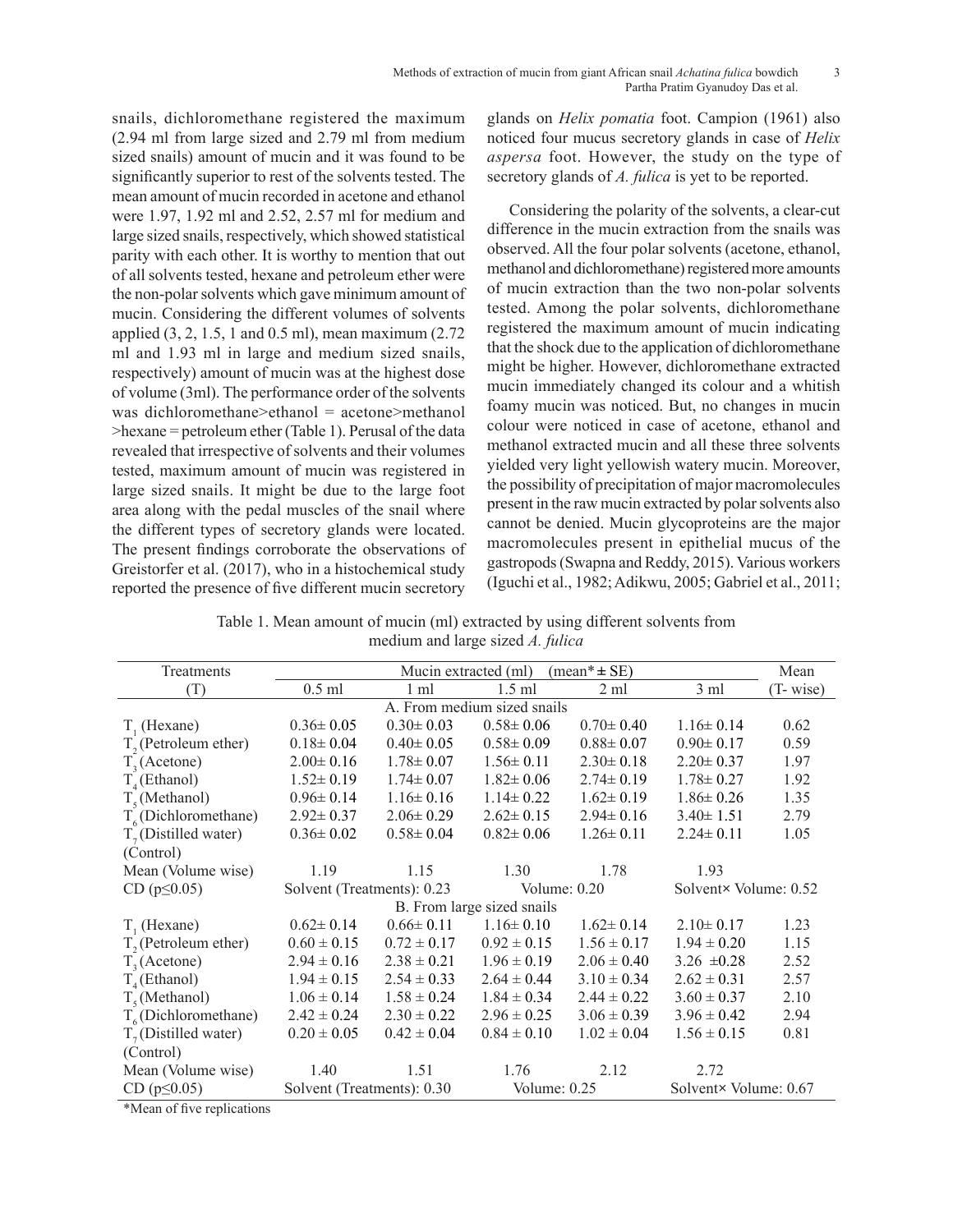Harti et al., 2016) also attempted to precipitate the macromolecules of raw mucin using polar solvents like acetone and ethanol for further biochemical analysis of the mucin. Therefore, the present study suggests that for the extraction of mucin from large sized *A. fulica* snails as well as for their further macromolecule precipitation, polar solvents like acetone and ethanol can be applied. Non-polar solvents like hexane and petroleum ether not only extracted less amount of mucin as compared to polar solvents but also exhibited oil like yellowish sticky appearance. It might be due to the extraction of fat portion from the exposed fleshy part of the snail. Presence of fat parts on the fleshy meat portion of *A. fulica* was studied by Babalola and Akinsoyinu (2009) and according to them, the fresh meat of *A. fulica* possessed on an average 1.61 g of fat (extracted in ether)/100 g of fresh meat.

**Mechanical method:** Of the four mechanical means of mucin extraction used, the maximum amount of mucin could be extracted in case of smoking method (2.05 ml and 3.02 ml from medium and large sized snails, respectively). It was found to be significantly superior to rest of the methods. Extraction of mucin from large sized snails with the application of electric shock and stroking of Pasteur pipette amounts to 1.30 ml and 0.80 ml, respectively, which showed significant difference. The mucin obtained using electric shock and Pasteur pipette was watery and clear. Works in similar line were earlier conducted by Simkiss and Wilbur (1977), where they applied electric shock of 20v (50- 100 shocks/ min) on the dorsal epithelium of the snail *H. pomatia*. It was reported that the mucin produced under above condition, was clear and watery, with a viscosity only 25% greater than that of water. While assaying the mucin extraction by exploring four mechanical means the order of performance was: Smoking > electric shock >Pasteur pipette > rough tiles (Table 2).

Results of the present study indicated that polar solvents have the ability to extract more amount of mucin from both large and medium sized snails in which dichloromethane led to maximum mucin extraction. However, change in colour of the mucin extracted by using dichloromethane has to be further analyzed. Barring dichloromethane, either acetone or ethanol can be considered as the best polar solvent for the purpose of mucin extraction from *A. fulica*. In case of mechanical means of mucin extraction, application of smokes of incense stick for 15 min showed the best results in both the age groups of the snail. Nevertheless, further biochemical analysis of the mucin extracted

Table 2. Amount of mucin (ml) extracted by mechanical means from *A. fulica*

| Treatments                            | Mucin (ml) extracted |                 |  |
|---------------------------------------|----------------------|-----------------|--|
|                                       | $(mean \pm SE)$      |                 |  |
|                                       | medium               | large           |  |
|                                       | sized                | sized           |  |
| $T1$ (Use of rough tiles)             | $0.11 \pm 0.01$      | $0.23 \pm 0.06$ |  |
| T <sub>2</sub> (Application of smoke) | $2.05 \pm 0.20$      | $3.02 \pm 0.24$ |  |
| $T3$ (Application of electric shock)  | $0.50 \pm 0.11$      | $1.30 \pm 0.19$ |  |
| $T_{4}$ (Stroke using Pasteurpipette) | $0.47 \pm 0.02$      | $0.80 \pm 0.07$ |  |
| $CD (p \le 0.05)$                     | 0.34                 | 0.48            |  |

from *A. fulica* by exploring different methods needs to be investigated to ascertain the quality of the mucin.

## **ACKNOWLEDGMENTS**

Authors thank Dr A S Baloda, Network Coordinator, All India Network Project on Soil Arthropod Pests, Jaipur, Rajasthan for his support. Dr Elangbam Bidyarani Devi, Ms Snigdha Bhattacharjee, Raktim Jyoti Saikia and Dipanka Bora are also acknowledged for their help.

#### **REFERENCES**

- Adikwu M U, Okafor J O. 2006. Evaluation of mucin as a release enhancer for rectal delivery of glibenclamide. Current Drug Delivery 3: 243-254.
- Adikwu M U. 2005. Evaluation of snail mucin motifs as rectal absorption enhancer for insulin in non-diabetic rat model. Biological and Pharmaceutical Bulletin 28(9): 1801-1804.
- Babalola O O, Akinsaoyinu A O. 2009. Proximate composition and mineral profile of snail meat from different breeds of land snail in Nigeria. Pakistan Journal of Nutrition 8(12): 1842-1844.
- Campion M. 1961. The structure and function of the cutaneous glands in *Helix aspersa*. Quarterly Journal of Microscopical Science 102: 195-216.
- Ehara T, Kitajima S, Kanzawa N, Tamiya T, Tsuchiya T. 2002. Antimicrobial action of achacin is mediated by L-amino acid oxidase activity. FEBS Letters 531: 509-512.
- Gabriel U I, Mirela S, Ionel J. 2011. Quantification of mucoproteins (Glycoproteins) from snail Mucus, *Helix aspersa* and *Helix pomatia*. Journal of Agroalimentary Processess and Technologies 17(4): 410-413.
- Greistorfer S, Klepal W, Cyran N, Gugumuck A, Rudoll L, Suppan J, Von Byern J. 2017. Snail mucus-glandular origin and composition in *Helix pomatia*. Zoology 122: 126-138.
- Harti A S, Sulisetyawati S D, Murharyati A, Oktariani M. 2016. The effectiveness of snail slime and Chitosan in wound healing. International Journal of Pharma Medicine and Biological Sciences 5(1): 76-80.
- IBM Corp. 2012. IBM *SPSS* statistics for windows, version 21.0. Armonk, New York, USA.
- Iguchi M M, Aikawa T, Mastsumoto J J. 1982. Antibacterial activity of snail mucus mucin. Comparative Biochemistry and Physiology 72(3): 571-574.